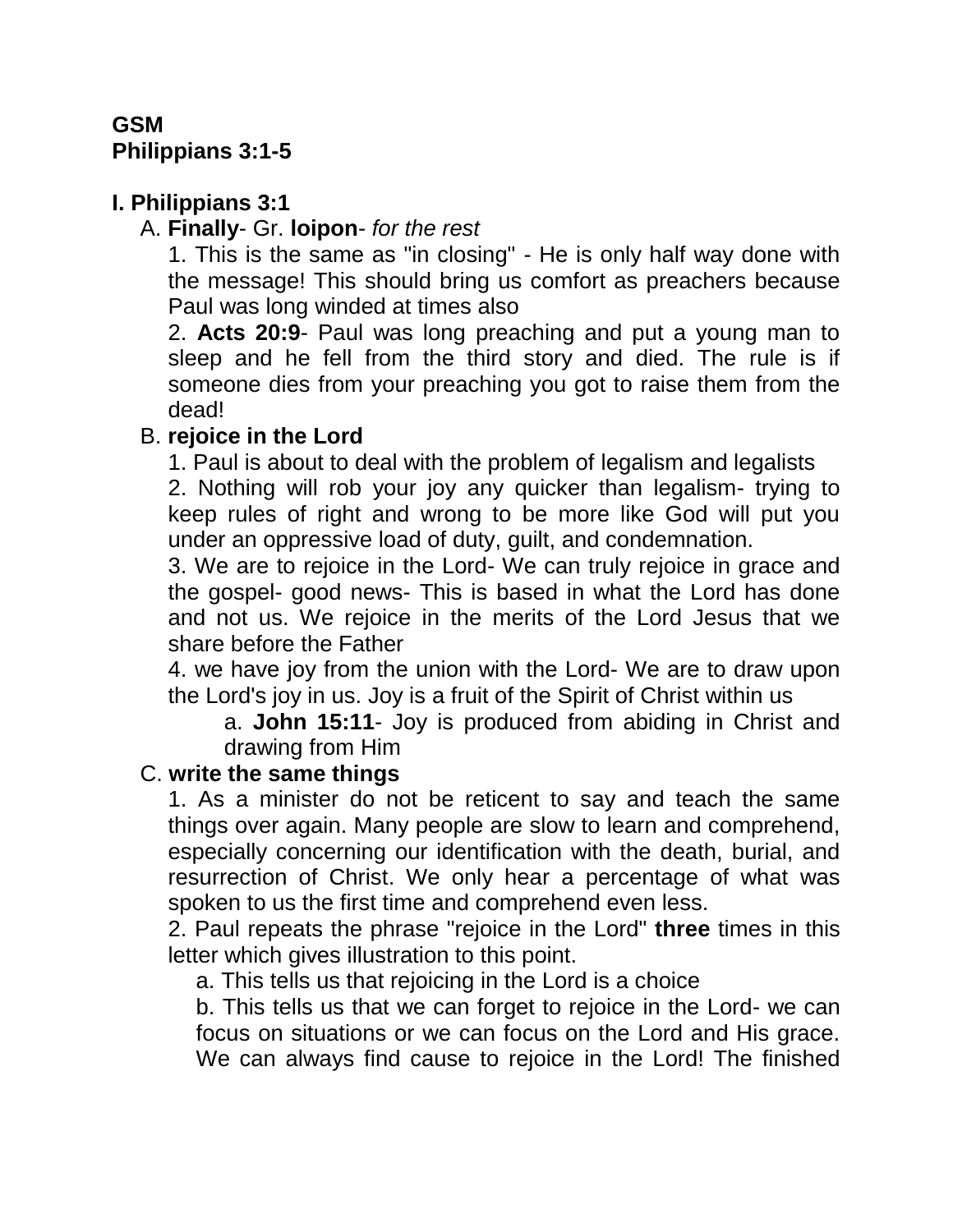work of Christ and His promises never change over time and in different situations so we can rejoice in Him at all times!

D. **tedious to me**- Gr. **okneros**- *means to become weary and tired of waiting; to be irked due to waiting*

1. Again the renewing of the mind is a slow process as is fruit bearing

2. We all need to hear the same thing over and over again. This is how we learn. Look at kids- we have to tell them and tell them the same things before they get it. Kids often will roll their eyes and say, "You said that before"- But they still don't get it. One way you know if someone does not get a revelation is when they say, I have heard that before. If something is working in their life they will be happy to hear about it again. They will light up not shut down!

3. Many preachers get irked and tired of waiting for people to catch up to what they see in the Word. We must be patient with people and be willing to wait for them and go over the same things again and again with them and not get irked if they don't catch it right away or seem as excited as you are about what God has shown you in the Word. God does not get irked with us waiting for us to catch on to what He is wanting us to understand. He just keeps repeating it over and over.

E. **but for you it is safe-** Gr. **asphales**- *to make certain or established*

1. This word means to know something to the point we are certain of it. Hearing the same thing over again helps us know something for sure or certain. It establishes us in the truth

a. **Acts 21:34**- know for certain

#### b. **Acts 22:30**- know for certain

2. This word was used of an anchor being set that keeps a ship established and secure

#### a. **Hebrews 6:19**

3. repeating the same thing will cause it to be established in the people's minds and hearts

4. A minister is just that, a minister. We are here to serve others so we need to do what it takes to get the Word established in them

# **II. Philippians 3:2- Three things God says about legalists**

A. **Beware of dogs**- Gr. **kuon**- *wild dogs*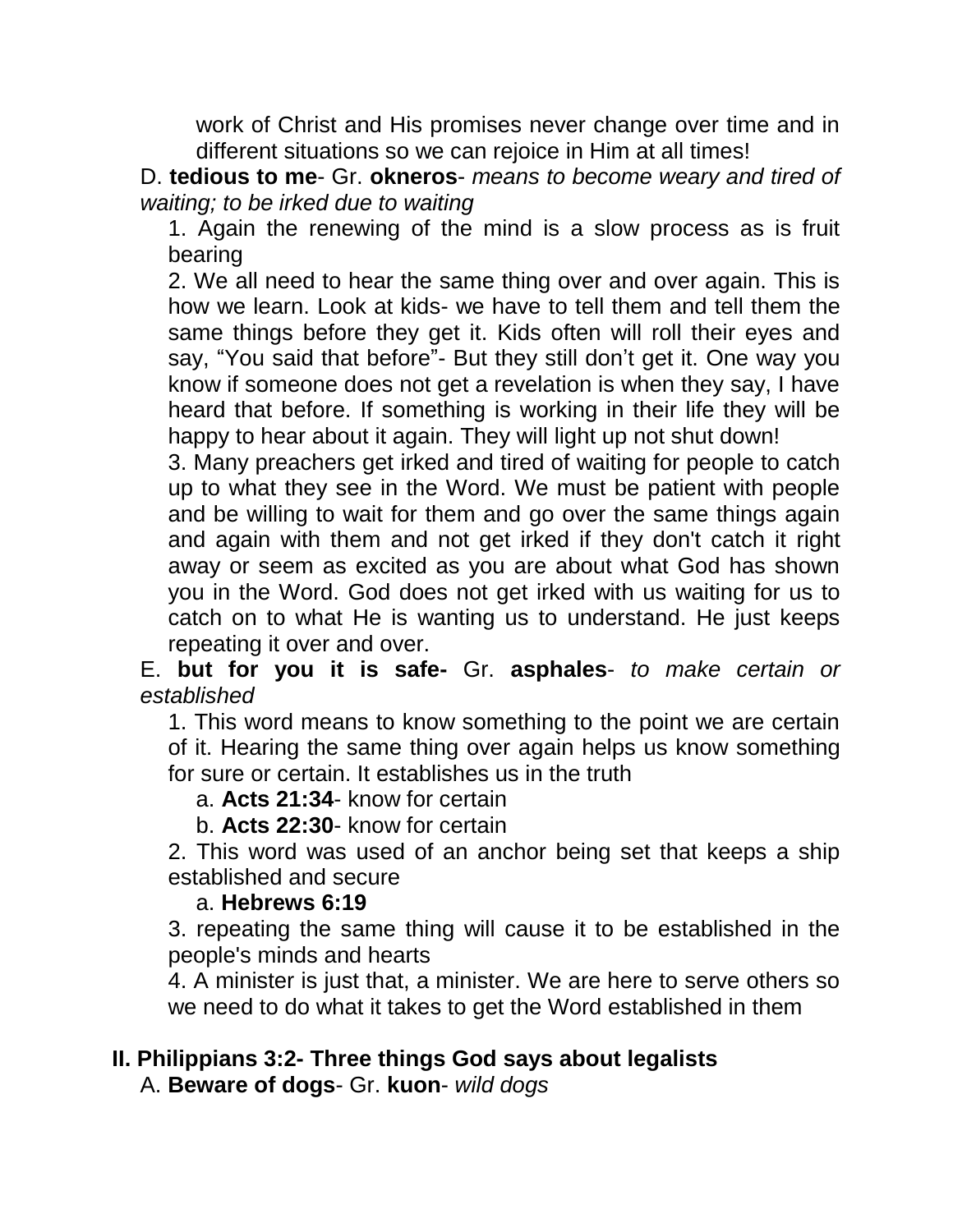1. Paul calls the legalistic Jews who tried to bring his converts under the Law dogs.

2. Dogs were unclean. This was a huge insult in the Jewish world. Dogs and pigs were as low as you could go in calling someone something. God sees those who approach God by the Law as unclean!

3. Wild dogs would feed in the garbage and be vicious and attack all that were strangers to them- This is like legalists- they are mean and nasty and feed off the things of the flesh

4. Jewish legalists called the gentiles dogs. God sees legalists as the dogs!

5. What God says about dogs:

a. **Holy things are not given to dogs**- **Matthew 7:6**- Holiness is a gift from God through the cross but legalists can't and won't receive it! God does not give to dogs or swine. Legalism will never produce holiness. Holiness is given as a gift from the Lord.

b. **Dogs will not enter into the Heavenly kingdom**- **Rev. 22:15-** Those who approach God by the Law will not receive eternal life or have a part in the Holy City of God.

#### B. **Beware of evil workers**

1. The legalists boasted in good works. God calls them evil workers!

2. There is nothing good that comes out of the flesh- even the good of the flesh is rooted in evil

3. The only way we can truly work good is by placing faith in Christ to manifest His life in and through us by grace

#### C. **Beware of the concision**- Gr. **katatome**- *to mutilate or butcher*

1. This was a word play- **peritome**- *circumcision*/ **katatome**- *to butcher*

2. The legalists were teaching the gentiles that Paul got saved that they needed to be circumcised to be saved. Paul called them **butchers**. Legalistic preachers today are nothing but butchers of the Word of God and of the Gospel! You are called to be a minister of the New Covenant of grace, not a minister of the Law. Many ministers today butcher people's faith and walk with the Lord with legalism. Don't be a butcher!

3. true circumcision is of the heart- the new birth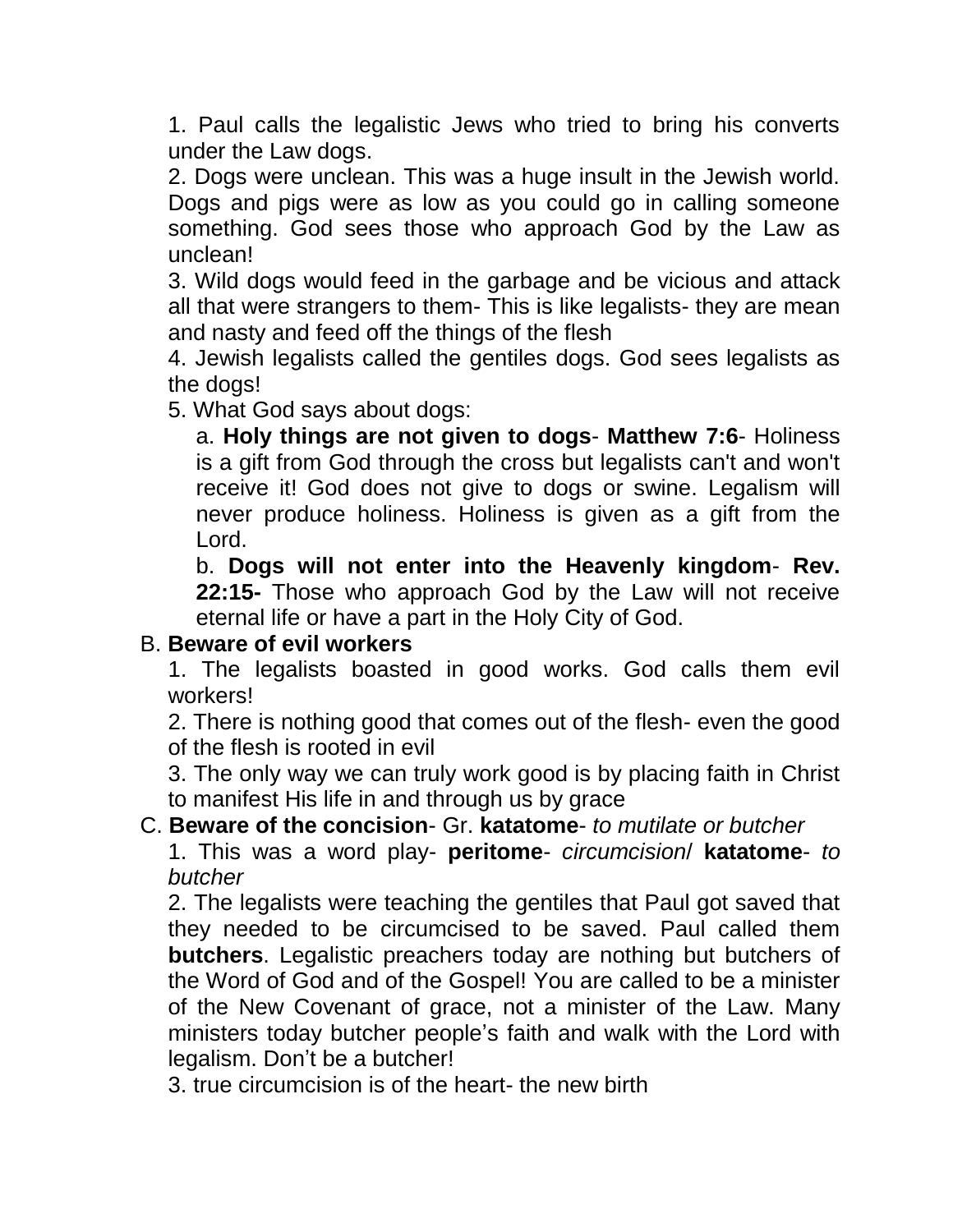### **III. Philippians 3:3**

### A. **For we are the circumcision**- Gr. **peritome**

1. The true circumcision- a gentile or jew that is born again

B. **which worship God** - Gr. **latreuo**- *give sacred service*

# C. **in the spirit- lit. by the Spirit/spirit**

1. serving God is done by trusting in Christ in us to perform for us. The Holy Spirit manifests Christ in and through us

2. Legalists try to serve God their works for Him to accept

# D. **and rejoice in the Lord Jesus**

1. **rejoice**- Gr. **kauchaomai**- *to boast*- The person who does the work gets the praise. God has done all the work and the works of faith we do are empowered by Christ within us.

2. The legalists boasted in themselves because they did all the work

E. **no confidence in the flesh**- Gr. **peitho**- *reliance upon*- authentic Christianity is placing no reliance upon the flesh to produce for God. It is reliance upon Christ to work in and through us!

### **IV. Philippians 3:4-6**

A. Paul could place more confidence in his flesh than anybody else

B. Paul used to boast in four areas which people in the flesh boast of today- His birth, His education, His social standing, and His achievements

1. **He was privileged in birth**- **of the stock of Israel**- God's chosen people, **of the tribe of Benjamin**- the tribe of the first king of Israel and the faithful tribe to God when Israel split off.

2. **He had privileged education**- **Hebrew of the Hebrews**- He was not Hellenized. He knew original Hebrew. He had to study for this

3. **He had privileged social status**- **He was a Pharisee**- The sect most admired by the public- However, one was accepted into this sect because of His birth, and education.

3. **He had boasted in His achievements**- **He had greater zeal** than all his contemporaries and persecuted the church. **He performed the outward commands of the Law,** but not the inward! He **was blameless to outwardly** to others, but not God!